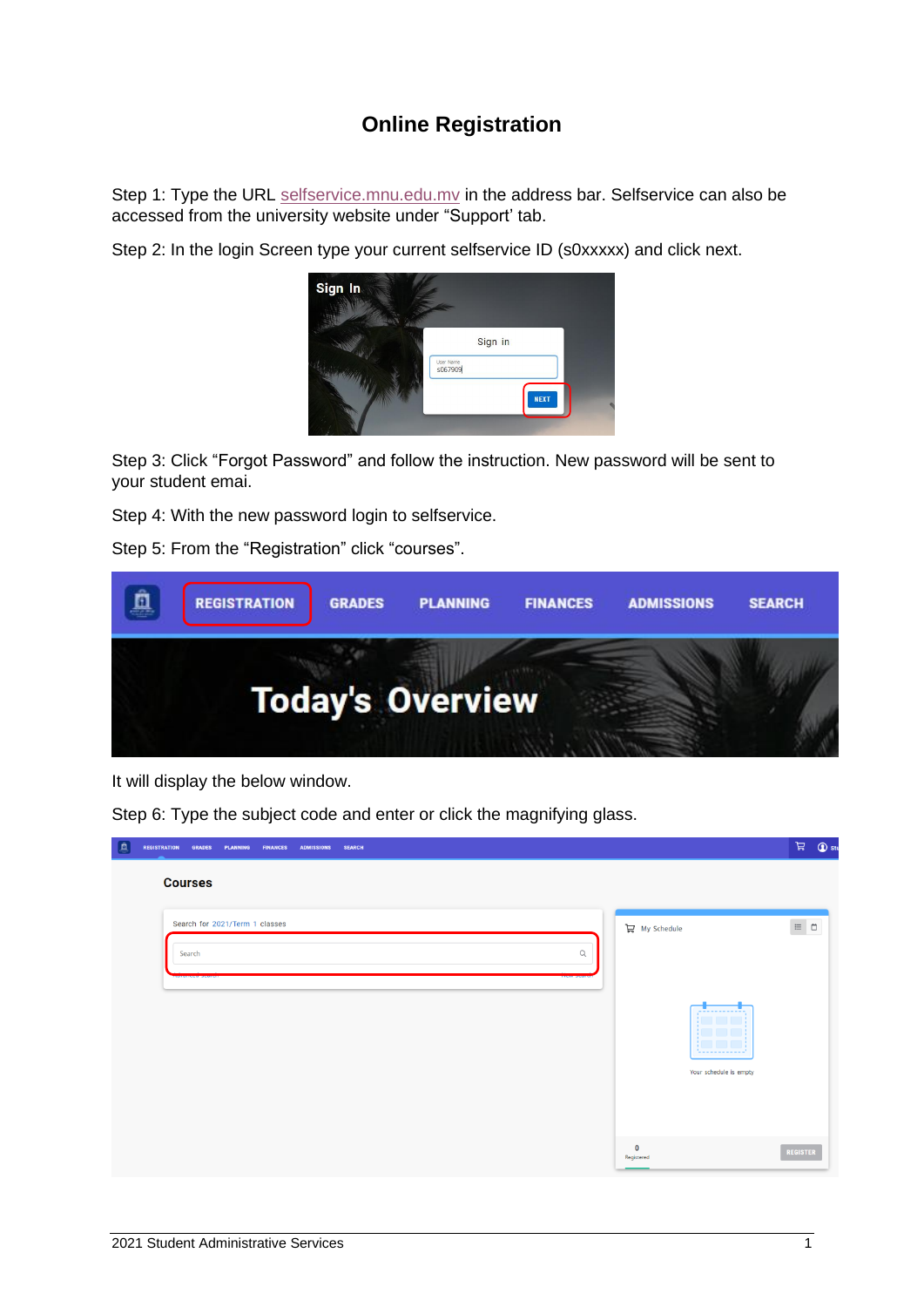This will display all the sections opened for this subject.

| <b>Courses</b>                                                                                                                                                                                                           |                  |                  |                  |                       |            |
|--------------------------------------------------------------------------------------------------------------------------------------------------------------------------------------------------------------------------|------------------|------------------|------------------|-----------------------|------------|
| Search for 2021/Term 1 classes                                                                                                                                                                                           |                  |                  |                  |                       |            |
| <b>NUR175</b>                                                                                                                                                                                                            |                  |                  |                  |                       | $\times$   |
| Advanced search                                                                                                                                                                                                          |                  |                  |                  |                       | New search |
| 8 Results                                                                                                                                                                                                                |                  |                  |                  |                       |            |
| NUR175: Introduction to Evidence Based Practices<br>Year: 2021   Term: Term 1   Session: Full Term<br>Subtype: Main   Section: N03<br>Type: Class   Credit type: Credit<br>Duration: 1/31/2021 - 6/3/2021<br>No schedule | Nahooda, Aminath | 10.00<br>Credits | 30<br>Seats Left | \$<br>Applicable fees | <b>ADD</b> |
| NUR175: Introduction to Evidence Based Practices<br>Year: 2021   Term: Term 1   Session: Full Term<br>Subtype: Main   Section: N02<br>Type: Class   Credit type: Credit                                                  | Nahooda, Aminath | 10.00<br>Credits | 30<br>Seats Left | \$<br>Applicable fees | <b>ADD</b> |
| Duration: 1/31/2021 - 6/3/2021<br>No schedule<br>NUR175: Introduction to Evidence Based Practices<br>Year: 2021   Term: Term 1   Session: Full Term<br>Subtype: Main   Section: N01                                      | Nahooda, Aminath | 10.00<br>Credits | 30<br>Seats Left | \$<br>Applicable fees | <b>ADD</b> |

To view more details of the section, click the title. A popup window will be displayed with (1) credit value, (2) number seats opened, (3) number of seats left, (4) Name of the lecturer, (5) Fee, and (6) the course group to which this section is offered will be displayed under Course Description.

| <b>Courses</b>                                                                                                                                                                                            |                                        | NUR175: Introduction to Evidence Based Practices         |                                                          |                                                                                                                                                       | $\times$ |
|-----------------------------------------------------------------------------------------------------------------------------------------------------------------------------------------------------------|----------------------------------------|----------------------------------------------------------|----------------------------------------------------------|-------------------------------------------------------------------------------------------------------------------------------------------------------|----------|
| Search for 2021/Term 1 classes                                                                                                                                                                            | 30<br>10.00<br>Credits<br>stal Seat    | 30                                                       |                                                          | Year: 2021   Term: Term 1   Session: Full Term<br>Subtype: Main   Section: N03<br>Type: Class   Credit type: Credit<br>Duration: 1/31/2021 - 6/3/2021 | Jule     |
| <b>NUR175</b>                                                                                                                                                                                             | Instructors                            |                                                          |                                                          |                                                                                                                                                       |          |
| Advanced search                                                                                                                                                                                           |                                        |                                                          |                                                          |                                                                                                                                                       |          |
| 8 Results                                                                                                                                                                                                 | Schedule<br>No schedule                |                                                          |                                                          |                                                                                                                                                       |          |
| NUR175: Introduction to Evidence Based Practice.<br>Year: 2021   Term: Term 1   Session: Full Term<br>Subtype: Main   Section: N03<br>Type: Class   Credit type: Credit<br>Duration: 1/31/2021 - 6/3/2021 | Course Description<br>DN, SEM 2, MALE' | 6                                                        |                                                          |                                                                                                                                                       |          |
| No schedule                                                                                                                                                                                               | Registration type:                     | Traditional                                              |                                                          |                                                                                                                                                       |          |
|                                                                                                                                                                                                           | Prerequisites:                         | N/A                                                      | 5                                                        |                                                                                                                                                       |          |
| NUR175: Introduction to Evidence Based Practice<br>Year: 2021   Term: Term 1   Session: Full Term                                                                                                         | Corequisites:                          | N/A                                                      |                                                          |                                                                                                                                                       |          |
| Subtype: Main   Section: N02                                                                                                                                                                              | Fees:                                  | \$460.00 NUR175-IntroEvdBPrac All                        |                                                          |                                                                                                                                                       |          |
| Type: Class   Credit type: Credit<br>Duration: 1/31/2021 - 6/3/2021                                                                                                                                       | Credit Types:                          | Credit                                                   |                                                          |                                                                                                                                                       |          |
| No schedule                                                                                                                                                                                               |                                        |                                                          |                                                          | $\Box$ ADD                                                                                                                                            |          |
| NUR175: Introduction to Evidence Based Practices<br>Year: 2021   Term: Term 1   Session: Full Term<br>Subtune: Main   Section: N01                                                                        | Nahooda, Aminath                       | 10.00<br>30 <sub>1</sub><br><b>Credits</b><br>Seats Left | <b>ADD</b><br>$\overline{\mathbf{s}}$<br>Applicable fees |                                                                                                                                                       |          |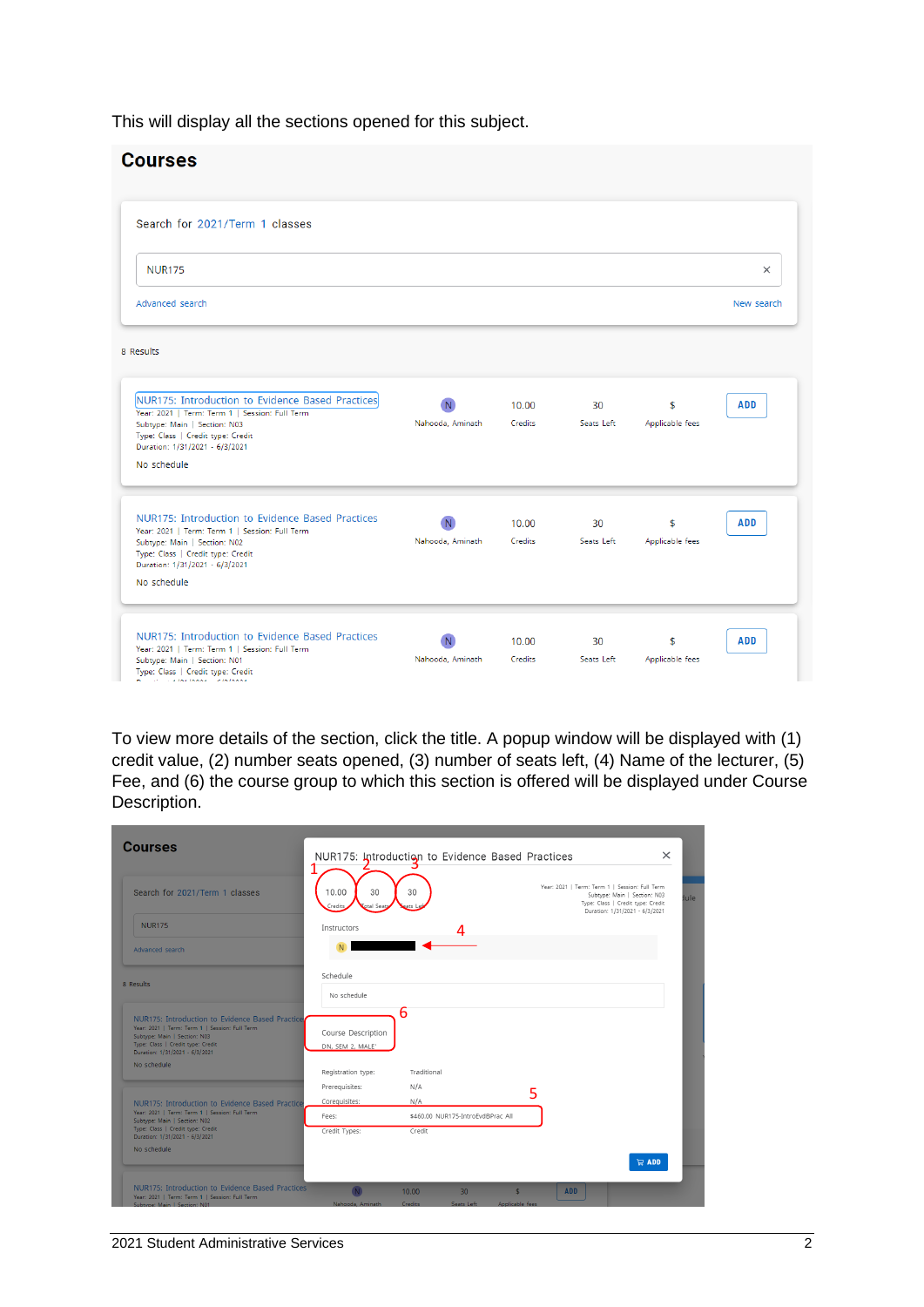If this is the correction click the ADD button to the cart. If not check the remining section until you see the right section. More information of section can be found on [registration](https://mnu.edu.mv/registration/) page on our website.

Repeat Step 6 until all subjects are added to the cart. Subjects that are added to the cart will be displayed under My Schedule on the right as seen below.



Step 7: Click Register to proceed. A popup window will display. Click Complete Registration. This will display the following message "Congratulation! You have completed your Registration." in green at the top of the page. Also the subject in My schedule will display REGISTERED.

| Congratulations! You have completed your Registration.<br>∞                                                                                                                                                                                                                      |                                  |       |                                     |            |            |                                                                                                                                                                                                                 |
|----------------------------------------------------------------------------------------------------------------------------------------------------------------------------------------------------------------------------------------------------------------------------------|----------------------------------|-------|-------------------------------------|------------|------------|-----------------------------------------------------------------------------------------------------------------------------------------------------------------------------------------------------------------|
| Search for 2021/Term 1 classes                                                                                                                                                                                                                                                   |                                  |       |                                     |            |            | My<br>$\Box$<br>三<br>Ħ<br>Schedule                                                                                                                                                                              |
| nur175                                                                                                                                                                                                                                                                           |                                  |       |                                     |            | $\times$   | <b>NUR175:</b><br>侕                                                                                                                                                                                             |
| Advanced search                                                                                                                                                                                                                                                                  |                                  |       |                                     |            | New search | <b>Introduction</b><br>to Evidence<br><b>Based</b>                                                                                                                                                              |
| 8 Results                                                                                                                                                                                                                                                                        |                                  |       |                                     |            |            | <b>Practices</b><br><b>REGISTERED</b>                                                                                                                                                                           |
| <b>NUR175:</b><br>Introduction to<br><b>Evidence Based</b><br><b>Practices</b><br>Year: 2021   Term: Term<br>1   Session: Full Term<br>Subtype: Main   Section:<br><b>N03</b><br>Type: Class   Credit type:<br><b>Credit</b><br>Duration: 1/31/2021 -<br>6/3/2021<br>No schedule | N.<br>Nahooda.<br><b>Aminath</b> | 10.00 | 29<br>Credits Seats Left Applicable | \$<br>fees |            | Session: Full Term<br>Subtype: Main   Section: N03<br>Type: Class   Credit type: Credit<br>  Credits: 10.00<br>Duration: 1/31/2021 - 6/3/2021<br>No schedule<br>Instructor: Nahooda, Aminath<br>Applicable fees |
| <b>NUR175:</b><br>Introduction to<br><b>Evidence Based</b>                                                                                                                                                                                                                       | N.<br>Nahooda,                   | 10.00 | 30<br>Credits Seats Left Applicable | \$         | <b>ADD</b> | 1<br><b>REGISTER</b><br>Registered                                                                                                                                                                              |